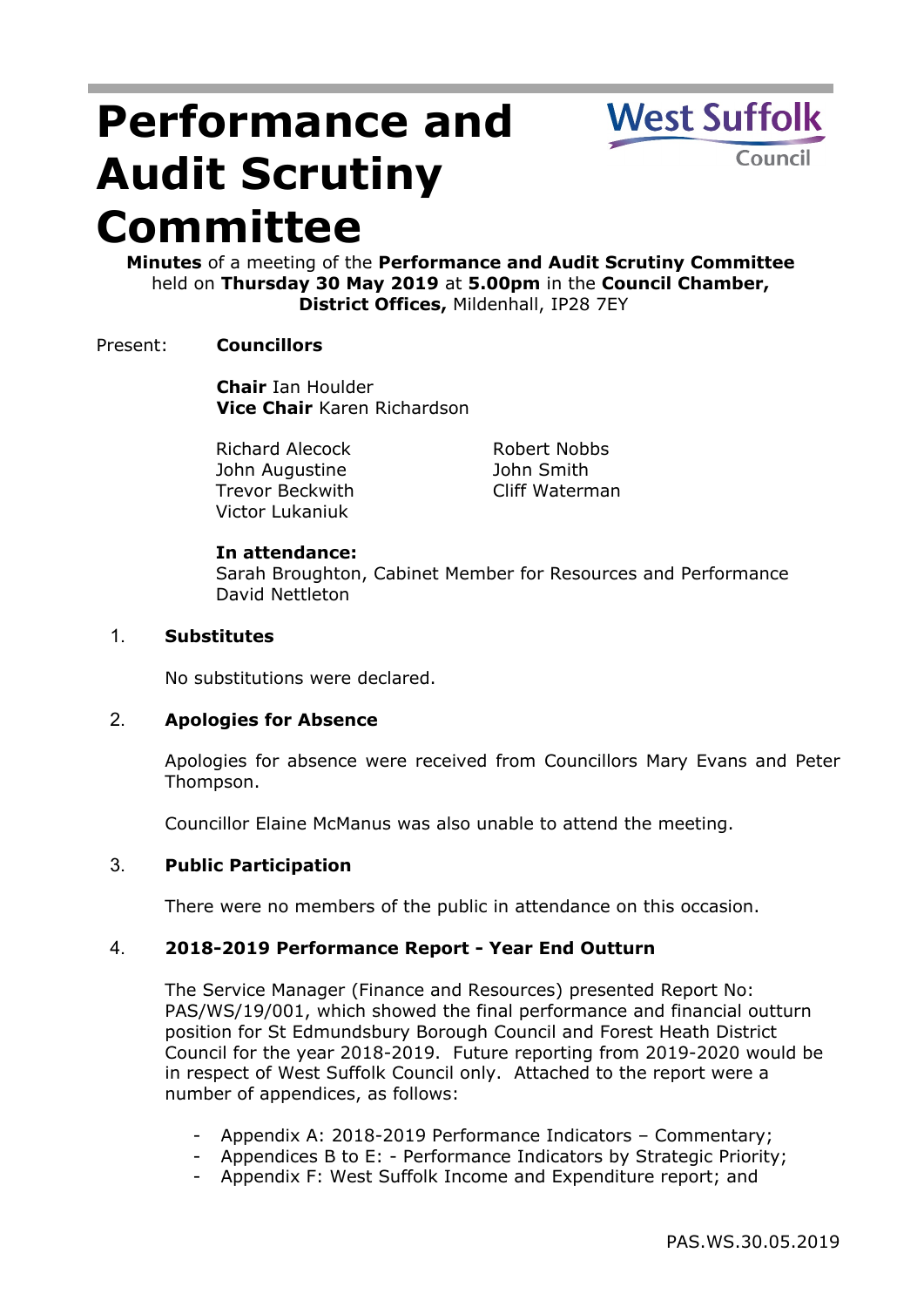- Appendices G to P: Financial Performance of each council.

Assistant Directors then answered questions on their performance indicators set out either in the commentary section or Appendices B to E and highlighted key areas for the Committees attention.

Members considered the report and asked questions of the Assistant Directors on their indicators, to which comprehensive responses were provided.

Discussions were held on capital and reserves; car parking income; external funding received for infrastructure (Local Enterprise funding (LEP)); the council owning housing stock and income from the solar farm.

In particular, detailed discussions were held on:

**Appendix A** – (Number of households in temporary accommodation) – Members acknowledge that the end of year value was above target, and questioned how much was the council paying for temporary accommodation.

Members were informed that the council had predicted an increase in demand due to the change in legislation in April 2018. In response to this, both councils had increased its temporary accommodation. With regards to the cost, this was off-set by housing benefit and the rent levels at each temporary accommodation had to be approved by Anglia Revenues Partnership (ARP). Registered housing providers and voluntary/charity organisations provide the support and management of the temporary accommodation.

**Appendix C** – (Number of flytipping incidents recorded in West Suffolk) – Members questioned how much it cost the council to clear-up flytipping.

In response officers explained that West Suffolk was fortunate enough not to have extreme cases of flytipping incidents. Members were informed that the council had recently prosecuted an offender and explained the process of having to have clear evidence to ensure a successful prosecution. With regards to the cost of clearing up flytipping, officers agreed to provide a written response.

**Appendix E** – (Uptake of pre-application advice (% of all applications major/minor).

In response to a question raised, members were informed that the preapplication advice was to help those people developing land. The council had committed resources and was marketing the service through a multifaceted approach. The take-up for the service the previous year was 20%, and it was growing and predicted that in 2019-2020 this would increase to 30%.

**Appendix J** – (Parish Council S106 Grants) – Members questioned whether Parish Councils could apply for S106 monies, and what projects had the £61,444 used to fund.

Officers agreed to provide members with a written response on the breakdown of how the £61,444 was used.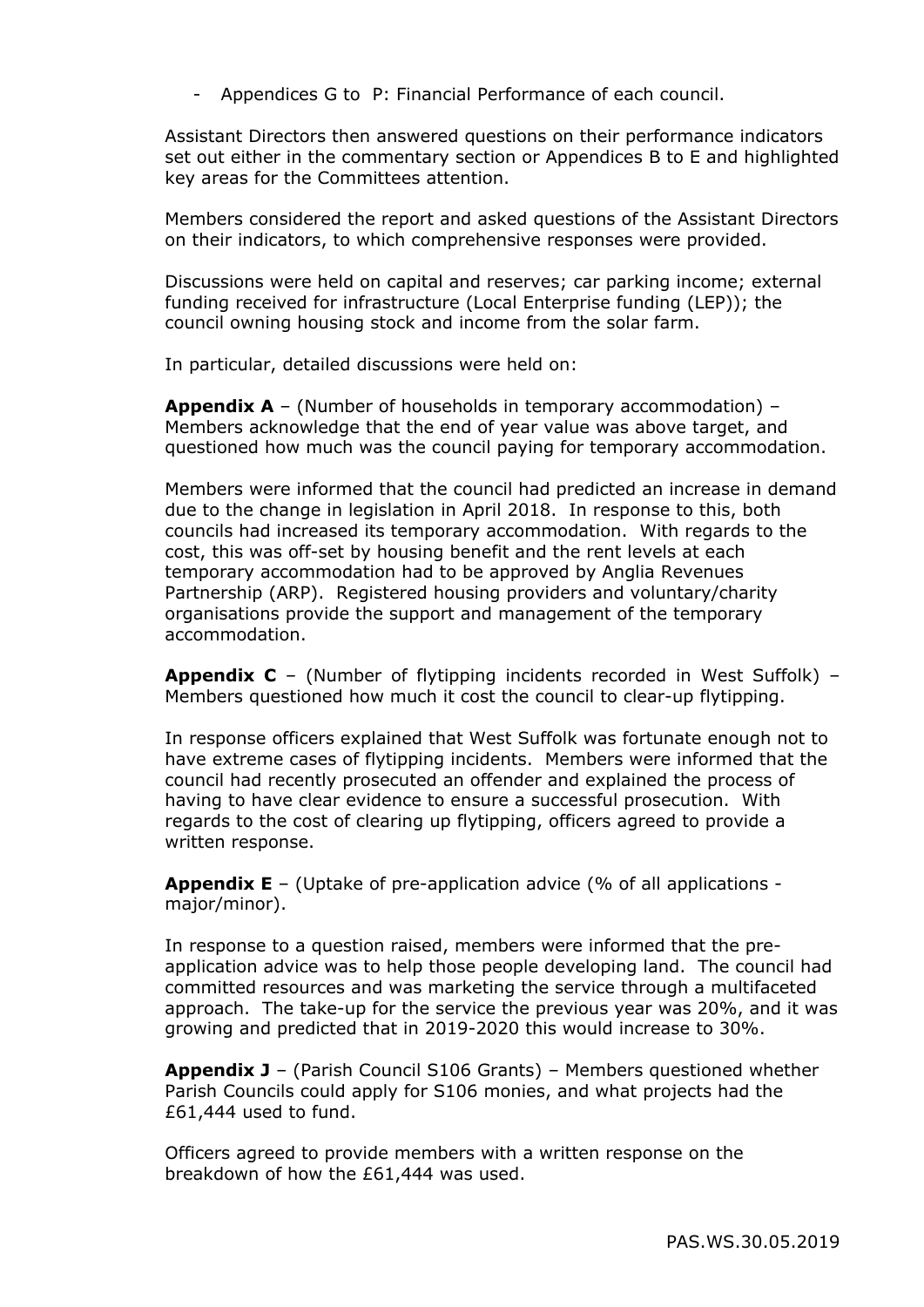There being no decision required, the Committee **noted** the 2018-2019 Performance Report – Year End Outturn.

### 5. **West Suffolk Strategic Risk Register Quarterly Monitoring Report - March 2019**

The Service Manager (Finance and Performance) presented Report No: PAS/WS/19/002, being the fourth quarterly risk register monitoring report in respect of the West Suffolk Strategic Risk Register.

The Risk Register was a document which recorded all known strategic risks that might impact the ability to deliver services and performance of the West Suffolk Council. Each risk was described and the relative inherent impact and probability of the risk coming to pass was estimated. Actions and controls that were undertaken to mitigate this risk were then laid out resulting in a revised residual impact and probability estimate.

The Risk Register was updated regularly by the Risk Management Group and at its recent meeting in March 2019 the Group reviewed the target risk, the risk level where the Council aimed to be, and agreed a current risk assessment. These assessments formed the revised West Suffolk Risk Register (Appendix 1).

Some individual controls or actions had been updated and those that were not ongoing and had been completed by December 2018 had been removed from the risk register. However, one risk (**WS22**) relating to the closure of the Mildenhall Air Base had been removed given the current date for departure had been pushed back to 2027.

It was reported that two new risks had been added as risk number **WS25** and **WS26**, to represent:

- WS25: Risk of failing to address the concerns and challenges posed by environmental change; and
- WS26: Risk of increasing personal debt and demand on services as a result of benefit changes.

With regards to the impact of Brexit, the group would continue to monitor the situation as it developed, amending existing and / or adding new risks where necessary. Any changes would be reported at each meeting in the normal manner.

In response to a question raised regarding the removal of risk (**WS22**) relating to the closure of the Mildenhall Air Base, officers explained that it had been removed as a specific risk to the council, but any impact would still be monitored through Risk (**WS12**), "loss of a key employer or industry".

It was brought to the attention of officers that Risk (**WS26**) was missing from the bottom of Appendix 1. In response officers apologised, and agreed to circulate an updated Appendix 1 following the meeting.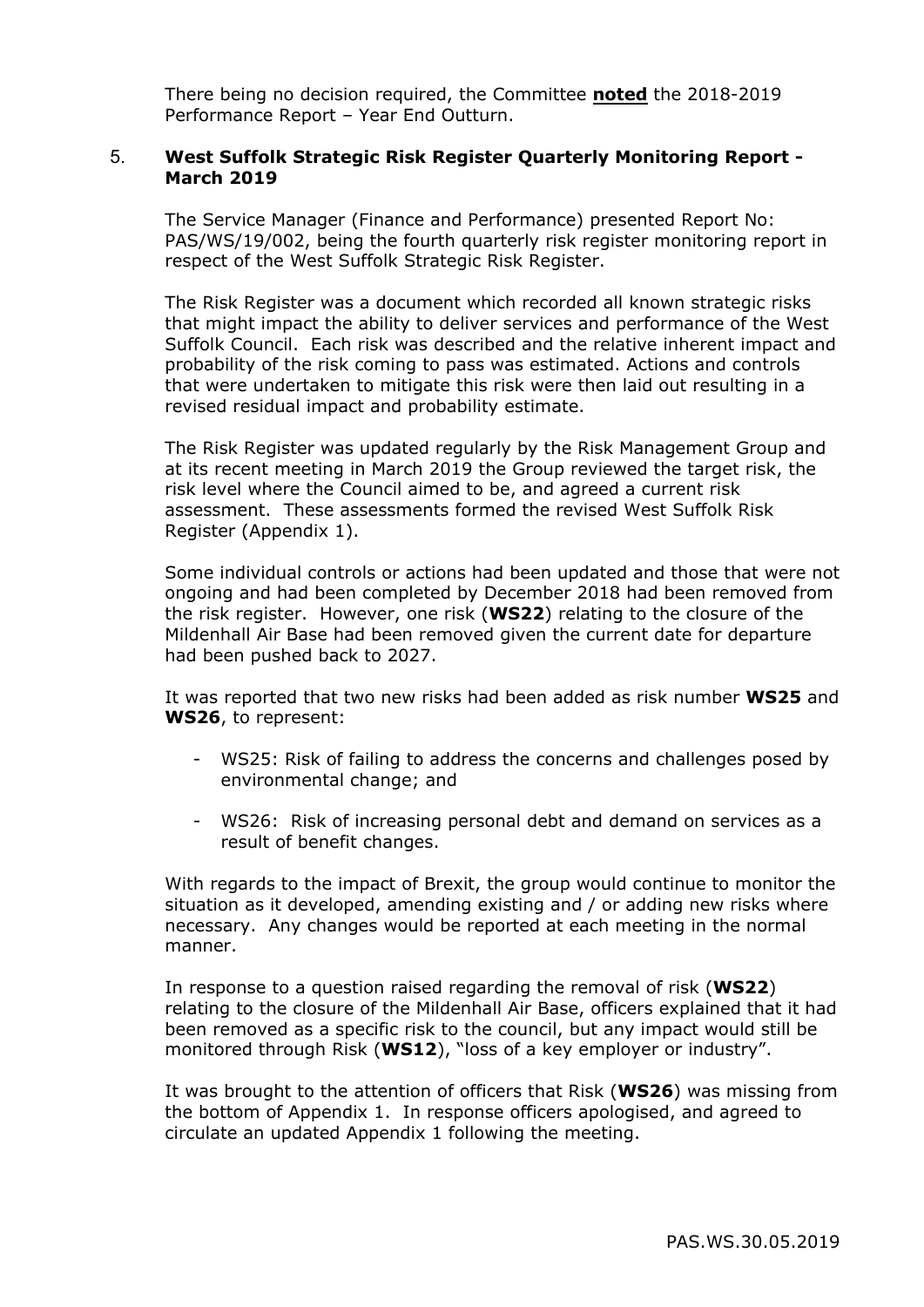There being no decision required, the Committee **noted** the West Suffolk Strategic Risk Register attached at Appendix 1 to Report No: PAS/WS/19/002.

# 6. **Internal Audit Annual Report (2018-2019)**

The Service Manager (Internal Audit) presented Report No: PAS/WS/19/003 which provided member with an overview of the work carried out by Internal Audit for the year ending 31 March 2019.

This year for the first time the annual audit opinion, attached at Appendix A to the report, had been split into the four constituent elements of governance; risk; internal control and financial control with a specific conclusion drawn on each. The intention was that it made the opinion more transparent and informative compared to providing just one overall opinion.

The council recognised that fraud, theft and corruption were an ever present threat to the resources available in the public sector. Appendix B attached to the report demonstrated West Suffolk's progress in developing and maintaining an anti-fraud and corruption culture and publicised the action taken where fraud or misconduct had been identified.

The Service Manager (Internal Audit) then drew relevant issues to Members' attention, in particular the details of the three limited assurance audits as set out on pages 101 – 102 of the report.

The Committee considered the report and asked questions, to which responses were provided. In particular the Committee thanked the Service Manager (Internal Audit) on the layout, the traffic light system and how the report had been written to make it clear and concise.

There being no decision required, the Committee **noted** the Internal Audit Annual Report 2018-2019, attached at Appendix A and the Annual Fraud Report 2018-2019, attached at Appendix B to Report No: PAS/WS/19/003.

## 7. **Internal Audit Charter**

The Service Manager (Internal Audit) presented Report No: PAS/WS/19/004, which sought the approval of the Internal Audit Charter attached at Appendix A to the report. The Internal Audit Charter defined how the internal audit team operated, including:

- The purpose of, and requirement for, internal audit;
- The type of work of the team carries out;
- How the team interacts with others;
- Planning of internal audit work;
- Internal audit independence; and
- The principles and code of ethics that internal auditors must conform to.

The existing Charter, approved in 2017 had been revised to take into account minor recommendations arising from the 2018 mandatory external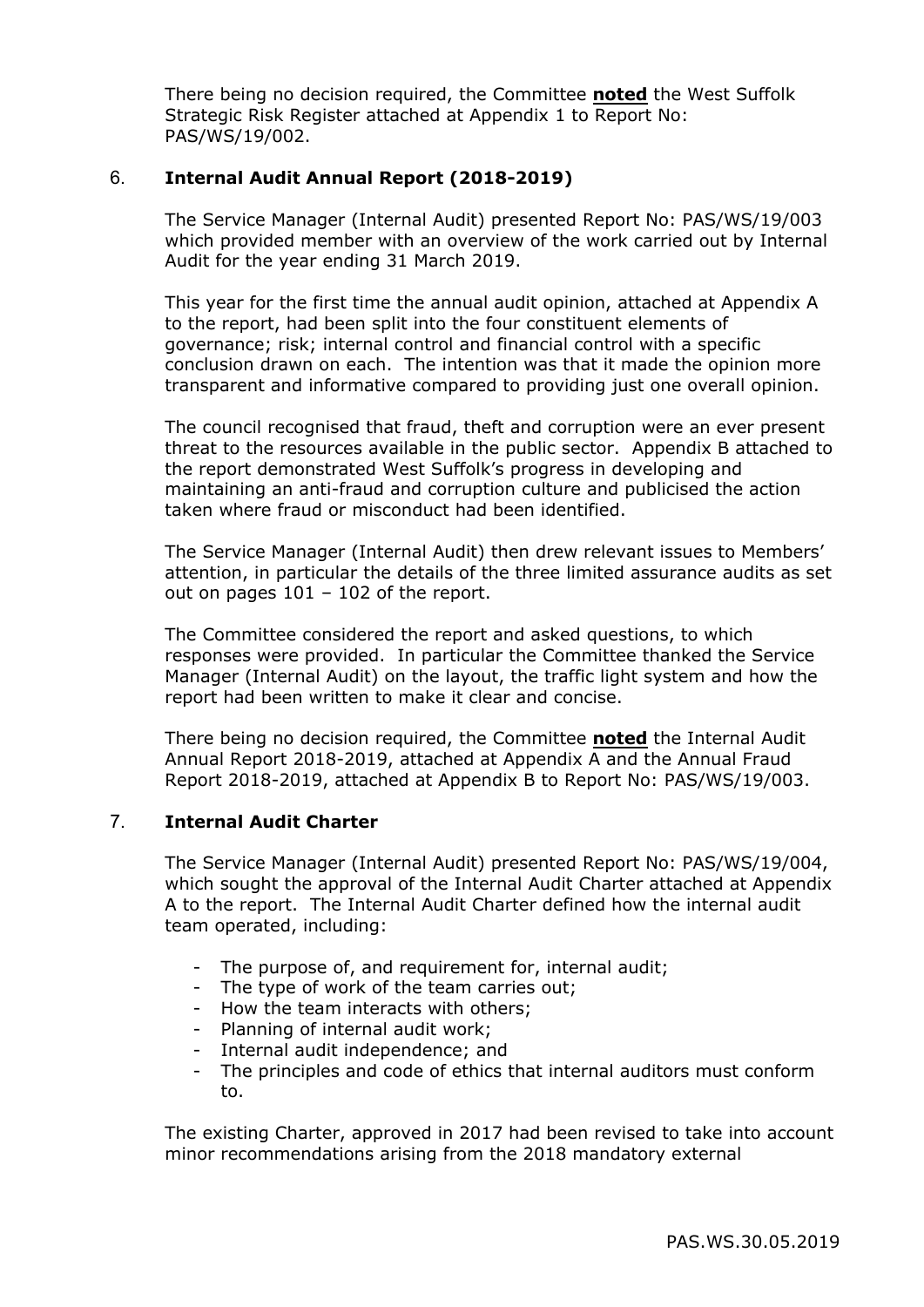assessment (undertaken every five years) of internal audit against the Public Sector Internal Audit Standards (PSIAS).

Final approval of the Internal Audit Charter was the responsibility of the Performance and Audit Scrutiny Committee.

The Service Manager (Internal Audit) drew relevant issues to Members' attention, and explained there had been a formatting error with Appendix A and circulated a revised version at the meeting.

The Committee considered the report and did not raise any specific questions.

Councillor Ian Houlder moved the recommendation, this was duly seconded by Councillor Trevor Beckwith, and with the vote being unanimous, it was:

#### **RESOLVED**:

That the Internal Audit Charter, attached at Appendix A to Report No: PAS/WS/19/004, be approved.

## 8. **Internal Audit Plan (2019-2020)**

The Service Manager (Internal Audit) presented Report No: PAS/WS/19/006, which provided members with a proposed 2019-2020 Audit Plan, attached at Appendix B. Attached at Appendix A to the report was the covering Internal Audit Plan Report.

The proposed Audit Plan was a risk based plan of work for the internal audit team, which took into account the need to produce an annual internal opinion for the council which concludes on the overall adequacy and effectiveness of the council's framework of governance, risk management and internal control.

The final approval of the Audit Plan was the responsibility of the Performance and Audit Scrutiny Committee.

The Service Manager (Internal Audit) drew relevant issues to Members' attention.

The Committee considered the report and in particular welcomed the graphics throughout the documents.

Councillor Ian Houlder moved the recommendation, this was duly seconded by Councillor Victor Lukaniuk, and with the vote being unanimous, it was:

#### **RESOLVED**:

That the Internal Audit Plan for 2019-2020, attached at Appendix A and B to Report No: PAS/WS/19/005, be approved.

## 9. **Ernst and Young - 2019-2020 Indicative Fees**

The Assistant Director (Resources and Performance) presented Report No: PAS/WS/19/006, which provided members with a basis to review the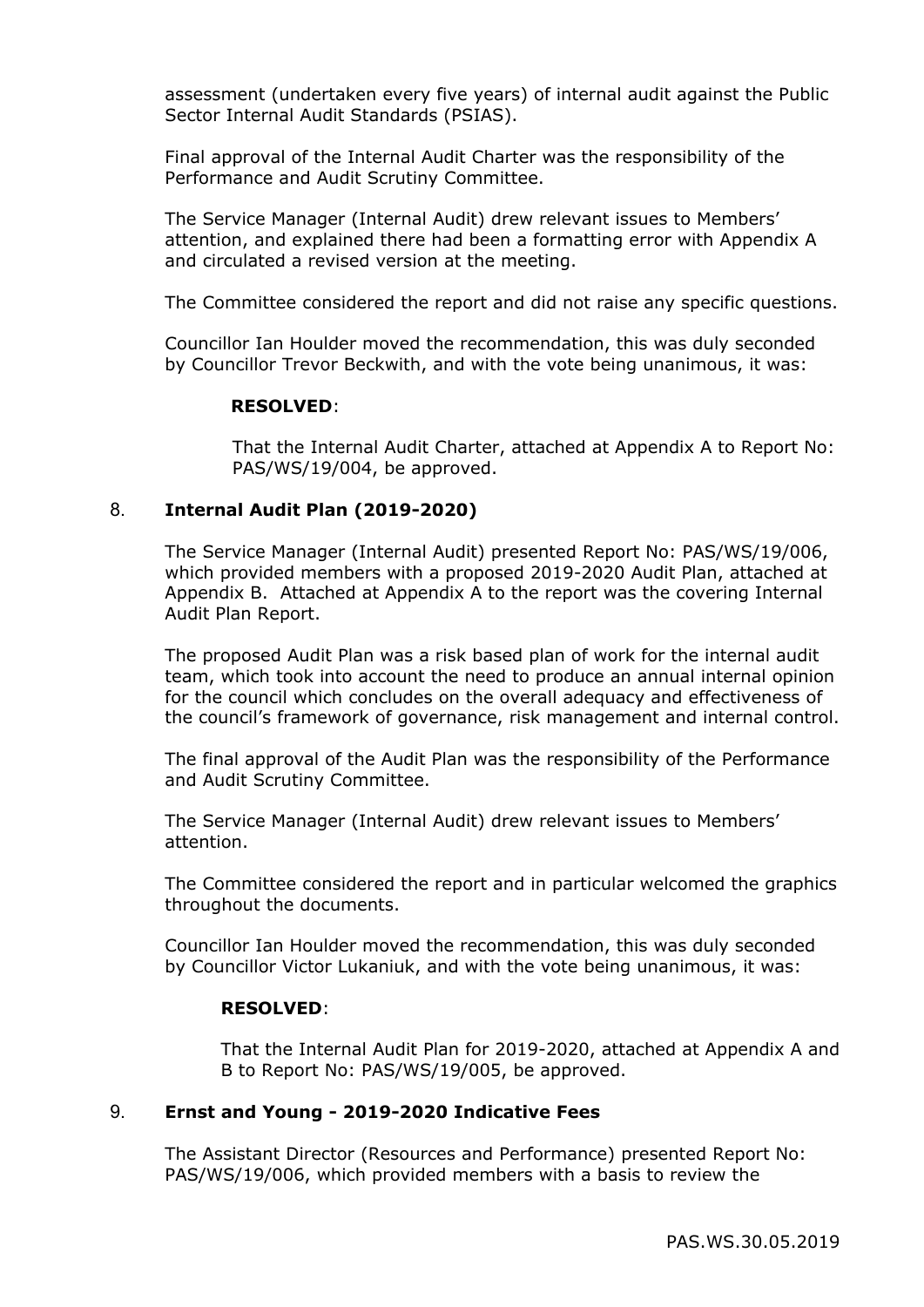indicative fees for the 2019-2020 audit as set out in the audit letter attached as Appendix A.

For 2019-2020, the Public Sector Audit Appointments Limited (PSAA) had set the scale fee for each audited body that had opted into the national scheme. The letter attached at Appendix A set out what the fees were, what they covered and the assumptions underlying the fee levels.

At this stage the indicative fee for the West Suffolk Council for 2019-2020 was set at the scale fee of £66,925.

The indicative fees for the provision of housing benefit subsidy certification for the West Suffolk Council for 2019-2020 was as follows:

- A base fee of £6,180 for the certification of claim.
- An additional £2,195 in respect of extended testing wherever errors were found (per reportable cell).
- An annual uplift of the fee in line with RPI.

Adequate provision had been made in the councils' 2019-2020 budget to cover these fees.

The Committee scrutinised the indicative fees and asked questions to which responses were provided. In particular discussions were held on whether it was normal practice to pay for audit fees upfront; in what circumstances would auditors come back and seek additional fees; and how long were external auditors appointed for.

There being no decision required, the Committee **noted** the External Audit indicative fees for 2019-2020, attached as Appendix A to Report No: PAS/WS/19/006.

## 10. **Work Programme Update**

The Committee received Report No: PAS/WS/19/007, which updated Members on the current status of its rolling work programme of items for scrutiny during 2019-2020 (Appendix 1).

There being no decision required, the Committee **noted** the update.

#### 11. **URGENT ITEM: Appointments to the Financial Resilience Sub-Committee and the Health and Safety Sub-Committee**

The Committee received Report No: PAS/WS/19/008, which sought appointments to the Financial Resilience Sub-Committee and the Health and Safety Sub- Committee.

The Constitution now expected that the appointment of members to the Financial Resilience Sub-Committee and the Health and Safety Sub-Committee be undertaken at the first meeting of the Performance and Audit Scrutiny Committee, following Annual Council.